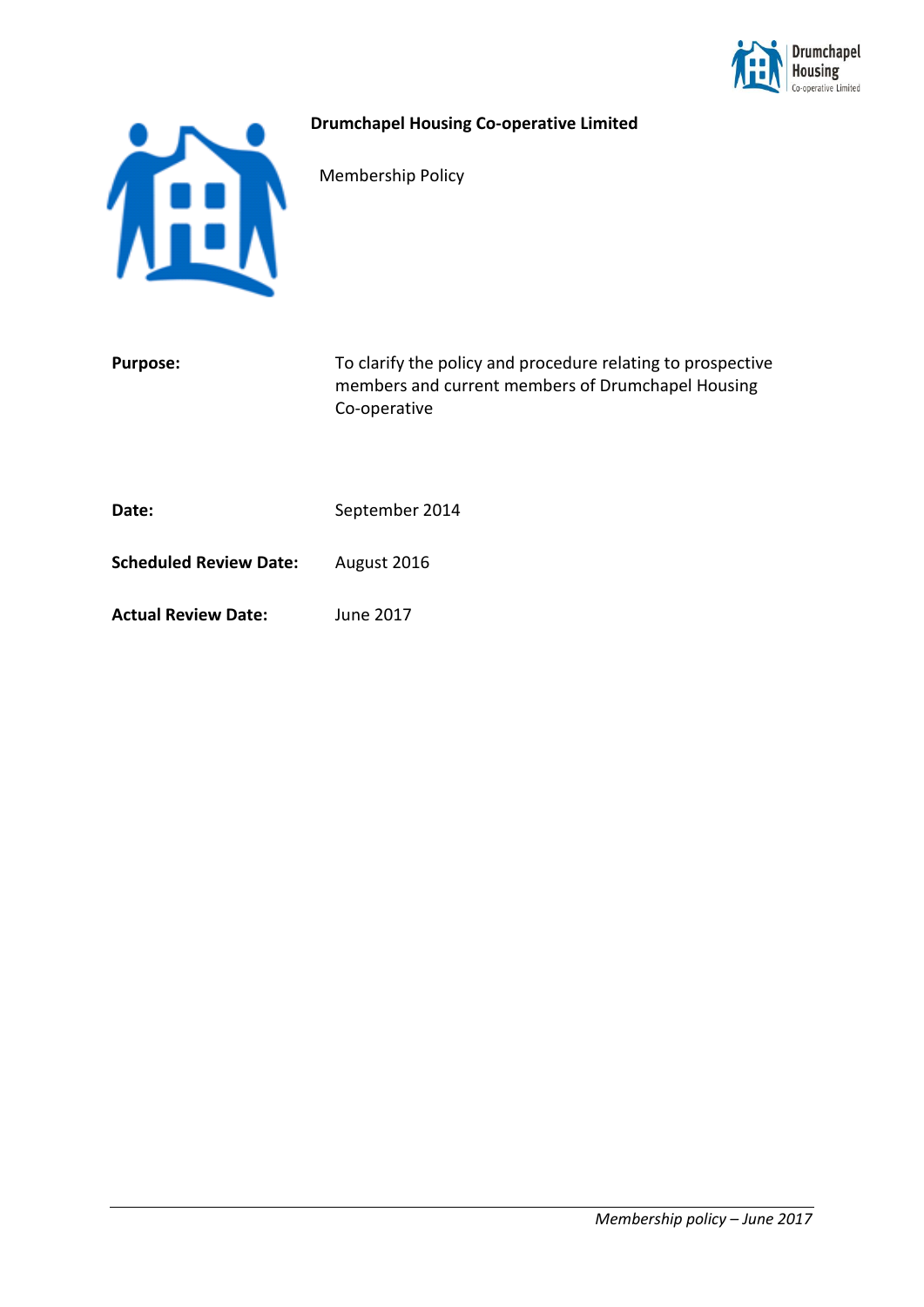

# **1. Introduction**

- 1.1 The Co-operative is a fully mutual co-operative society and, as such, the following will apply:
	- a) Anyone who has applied for housing with the Co-operative apply for prospective membership
	- b) Anyone who is a tenant or joint tenant of the Co-operative must be full share members of the Co-operative
- 1.2 Tenancies granted to agencies and those covered under the Co-operative and Community Benefit Societies Act 2014, Item 36 (1) and (2) are exempt from the payment of the £1 share. The Share Register Administration Process still applies.
- 1.3 Prospective members may become prospective tenants and approval of their application for membership must be given by the Management Committee at a full Management Committee Meeting prior to the granting of a tenancy.

## **2. Policy objectives**

- 2.1 The Co-operative recognises the following as the membership policy objectives:
	- Compliance with the Co-operative's status as fully mutual ie a tenant must be a member and each member must be a tenant
	- Compliance with regulatory guidance and standards as laid down by the Scottish Housing Regulator (SHR) and the Office of the Scottish Charity Regulator (OSCR).
	- The allocation of a scarce housing resource is based on housing need and properties are let in accordance with the law and our own policy requirements.
	- That prospective members have a clear understanding of the Co-operative ethos and values of tenant participation.
	- That applicants have recourse to a clear and effective appeals procedure in the event that their application for membership of the Co-operative is refused.
	- To provide equality of opportunity to access to the Co-operative's services.

# **3. Equal opportunities**

3.1 No person or group of persons applying for membership will be treated less favourably because of age, disability, gender reassignment, marriage and civil partnership, pregnancy and maternity, race, religion and belief, sex and sexual orientation, all of which are protected characteristics as per the Equality Act 2010. The Co-operative will promote equality of opportunity in the provision of housing services.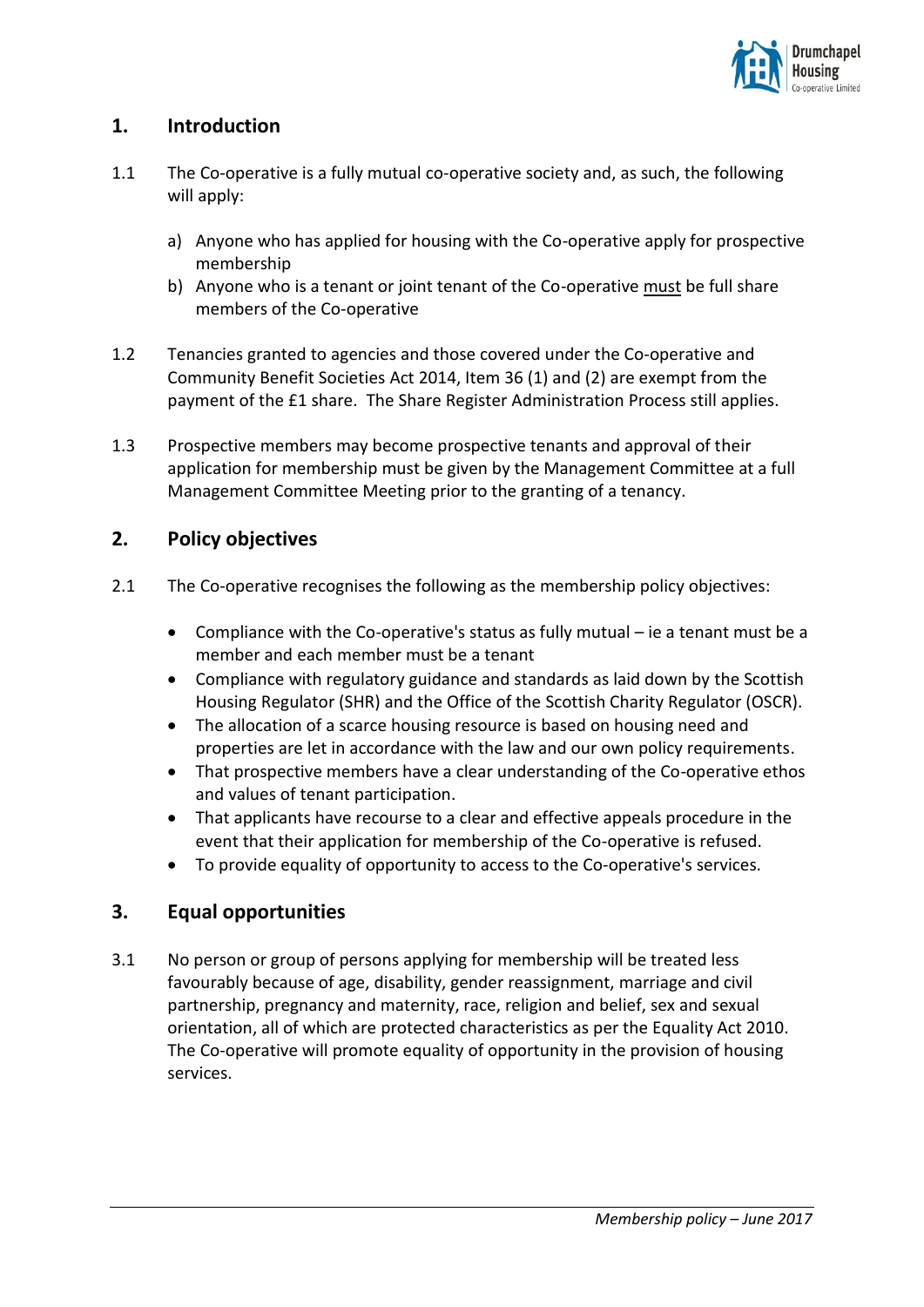

## **4. Who may become a member of Drumchapel Housing Co-operative?**

- 4.1 Any person from age of 16 years can be admitted to membership.
- 4.2 The Board may, with their absolute discretion, admit or refuse to admit to membership of the Co-operative, any person otherwise eligible to become a member. We would anticipate this happening only in exceptional circumstances and, where it did occur, a full written explanation would be provided. Examples are provided in section 6 below.
- 4.3 Every tenant shall take up and hold, either solely or jointly, one share only within Drumchapel Housing Co-operative Limited.
- 4.4 Those living in the Co-operative's properties under the terms of a management or occupancy agreement (for example, by the Scottish Association for Mental Health or Glasgow City Council Temporary Accommodation Development Service) are exempt from the share membership process of standard tenancies as per the Co-operative and Community Benefit Societies Act 2014 - Payments in Respect of Persons Lacking Capacity (Item 36 (1) and (2) and Co-operative's Rules.

## **5. Promotion of the Co-operative ethos**

- 5.1 Within the membership process, the Board expects the staff of the Co-operative to positively promote (i) the Co-operative ethos and (ii) the opportunities for member participation on their behalf.
- 5.2 When approving admission to the membership of the Co-operative, the Board aims to ensure that through their staff, the prospective member has been encouraged to gain a clear understanding of the Co-operative ethos.
- 5.3 The following areas will be explained to prospective members at key times in the process:
	- When a prospective member requests a housing application form, an information leaflet will be attached to promote understanding of the Cooperative before actually applying for a house.
	- At the point when the Housing Officers carries out a home visit.
	- At the signing of the Scottish Secure Tenancy Agreement.
	- At the settling-in visit to the new tenant, approximately 4-6 weeks after commencement of the tenancy.

## **6. Rejecting an application for membership**

6.1 An applicant for housing/prospective member may not be granted a tenancy and,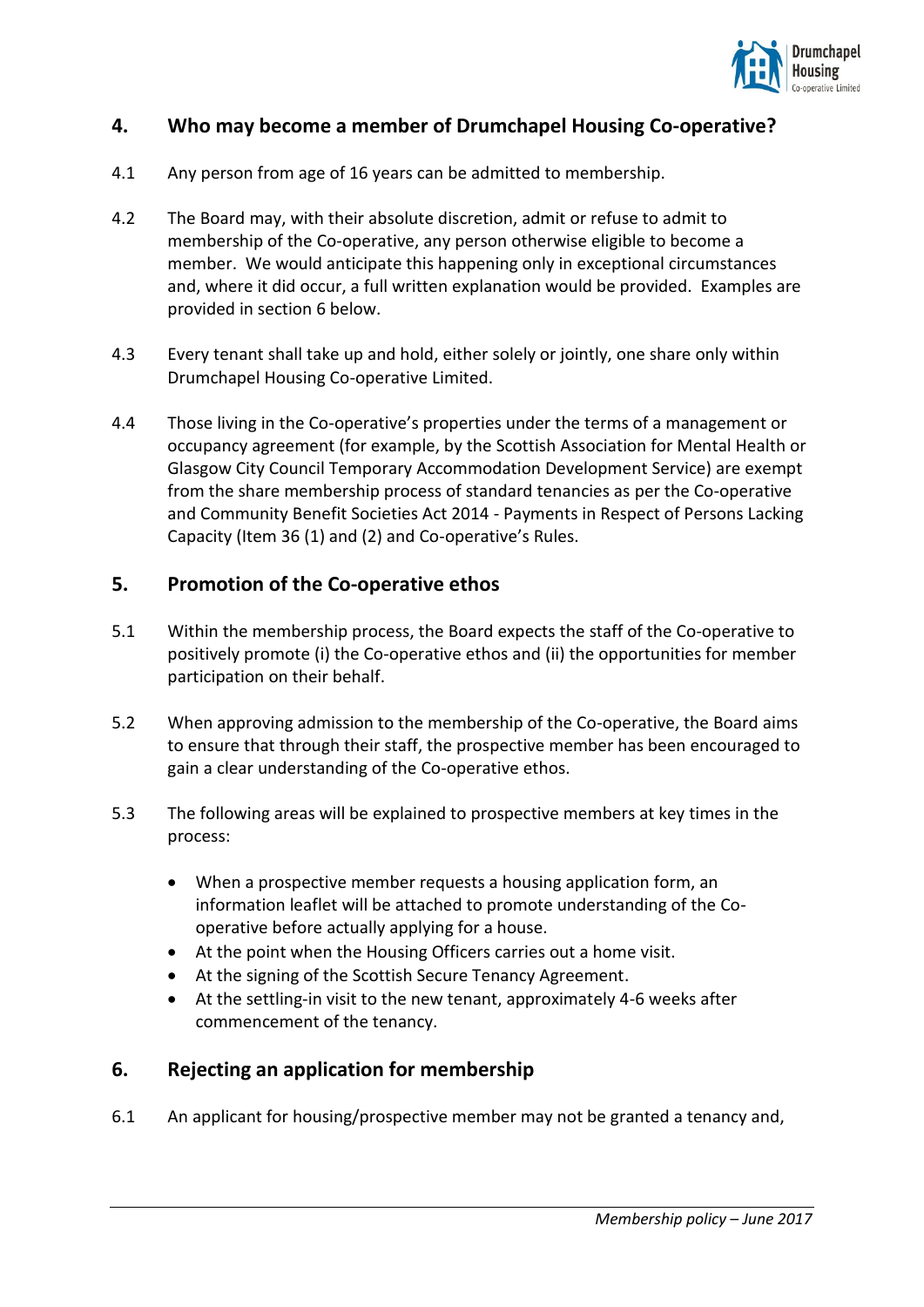

therefore, the Co-operative will have to reject their application for membership if:

- Arrears equating to more than one month's rent or more from their current tenancy and there is no repayment agreement in place and being maintained for at least three months prior to the tenancy offer.
- The applicant or any of the persons to be re-housed:
	- have been convicted of using their current property for illegal purposes which did, or were likely to, endanger or cause nuisance or harassment to neighbours, for example, fire raising, drug dealing, prostitution
	- are responsible for causing nuisance or harassment in the vicinity of the property
	- been the perpetrator racial or homophobic harassment
	- allowed other household members or visitors to cause nuisance and harassment in the vicinity of the property
	- been abusive or violent towards the Co-operative's employees
	- caused extensive damage to the property (tenant only)
	- abandoned the property (tenant only)
	- had an unsatisfactory tenancy in writing from the current or previous landlord with evidence that the claims have been confirmed by Police reports or issue of an Anti Social Behaviour Order or by official documentation
- 6.2 The Co-operative recognises that hearsay, rumour or unconfirmed reports will not be considered as proving a prospective member has an unsatisfactory tenancy history; the test normally applied will be whether there has been a criminal conviction or finding against the applicant (or member of the household) in the civil courts.
- 6.3 Any decision to reject an application for membership or, in some cases, prospective membership will be communicated to the applicant in writing.

xxxxxxxxxxxxxxxxxxxxxxxxxxx

## 8. **DECLARATION OF INTEREST**

- 8.1 Where a prospective member is related to a Committee Member, then:
	- a) that information will be on the application form for housing which shall be notified to the Executive Director;
	- b) the Executive Director will advise the Committee Member to declare an interest at the appropriate meeting;
	- c) the Committee Member will take no part in the approval of the person as a prospective member;
	- d) the declaration of interest should be recorded in the Annual Register of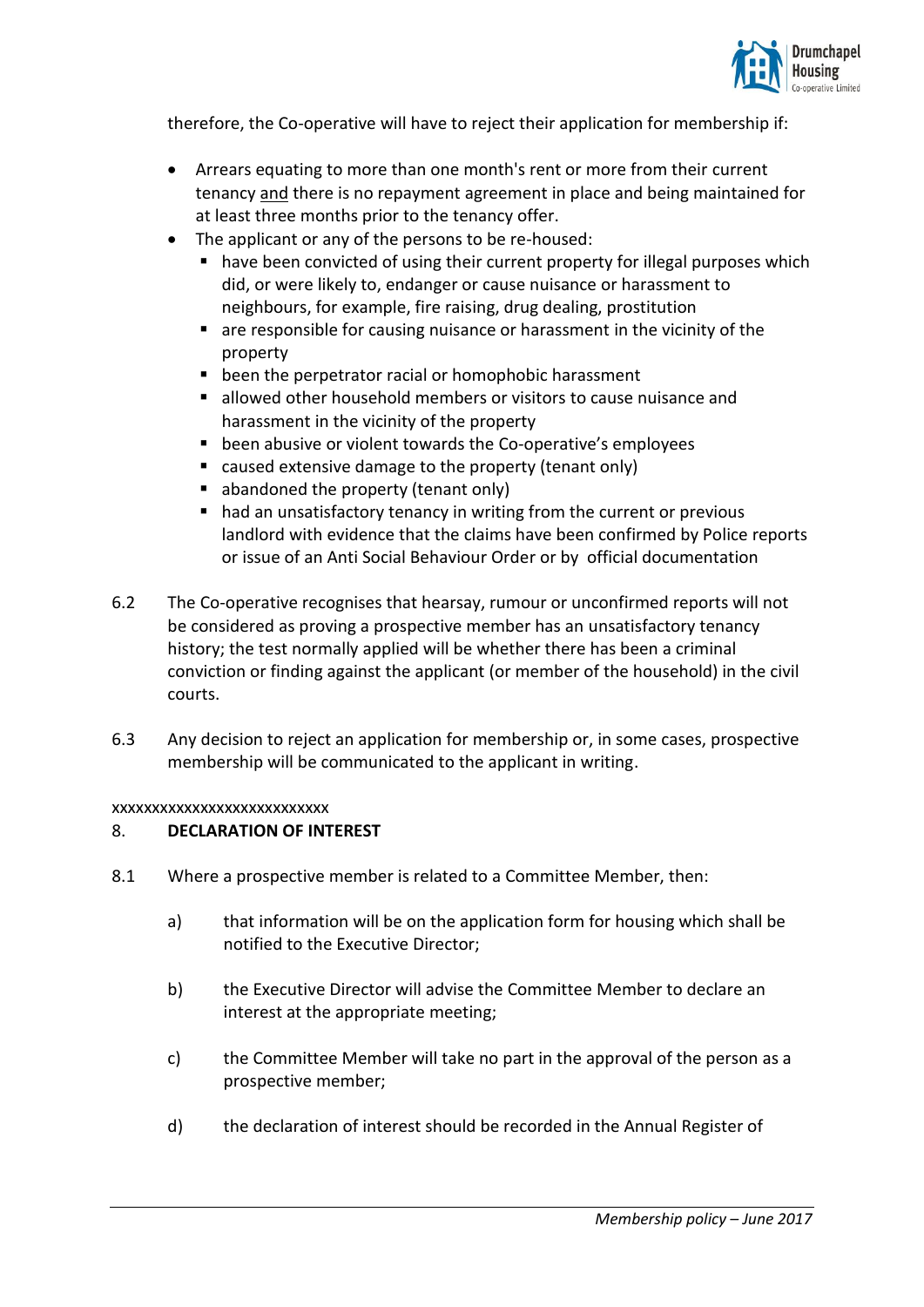

Interests

- 8.2 Where a tenancy is subsequently granted, resulting in a tenancy, this shall be:
	- a) advised to the Executive Director who shall advise the Committee Member;
	- b) reported to the appropriate Management Committee;
	- c) entered in the Annual Register of Interests
- 8.3 The definition of a relative is the definition of a relative is mothers, fathers, adopters, guardians and civil partners, grandparents, parents-in-law, sons, daughters, uncles, aunts, brothers, sisters, brother and sister-in-law, sons and daughter-in-law, step-relatives and half blood relatives are also included in this definition. Adoptive relationships and relationships which would have existed but for adoption ie. the employee's natural relatives.

#### 9. **SHARE MEMBERSHIP APPLICATIONS**

#### 9.1 **Membership**

Applicants accepted onto the waiting list should become prospective members and tenants.

In the event of a joint membership, both members must be detailed on the Share Certificate Application Form but only the person named in Part 1 shall obtain voting rights. The person first named in the Share Application Form must also be the person first named in the Application for Housing and subsequent Tenancy Agreement.

A report detailing all prospective members will be prepared and presented to the next Management Committee following administration of the application. The Committee Approval Date within the housing software system is the date that the membership application is approved.

#### 9.2 **Applications for Membership**

Applicants must complete a Share Application Form (Appendix 1) prior to any offer of housing.

This should be completed by the prospective member at the time of completing the housing application form.

The £1.00 membership is not paid until an offer of housing is made and accepted by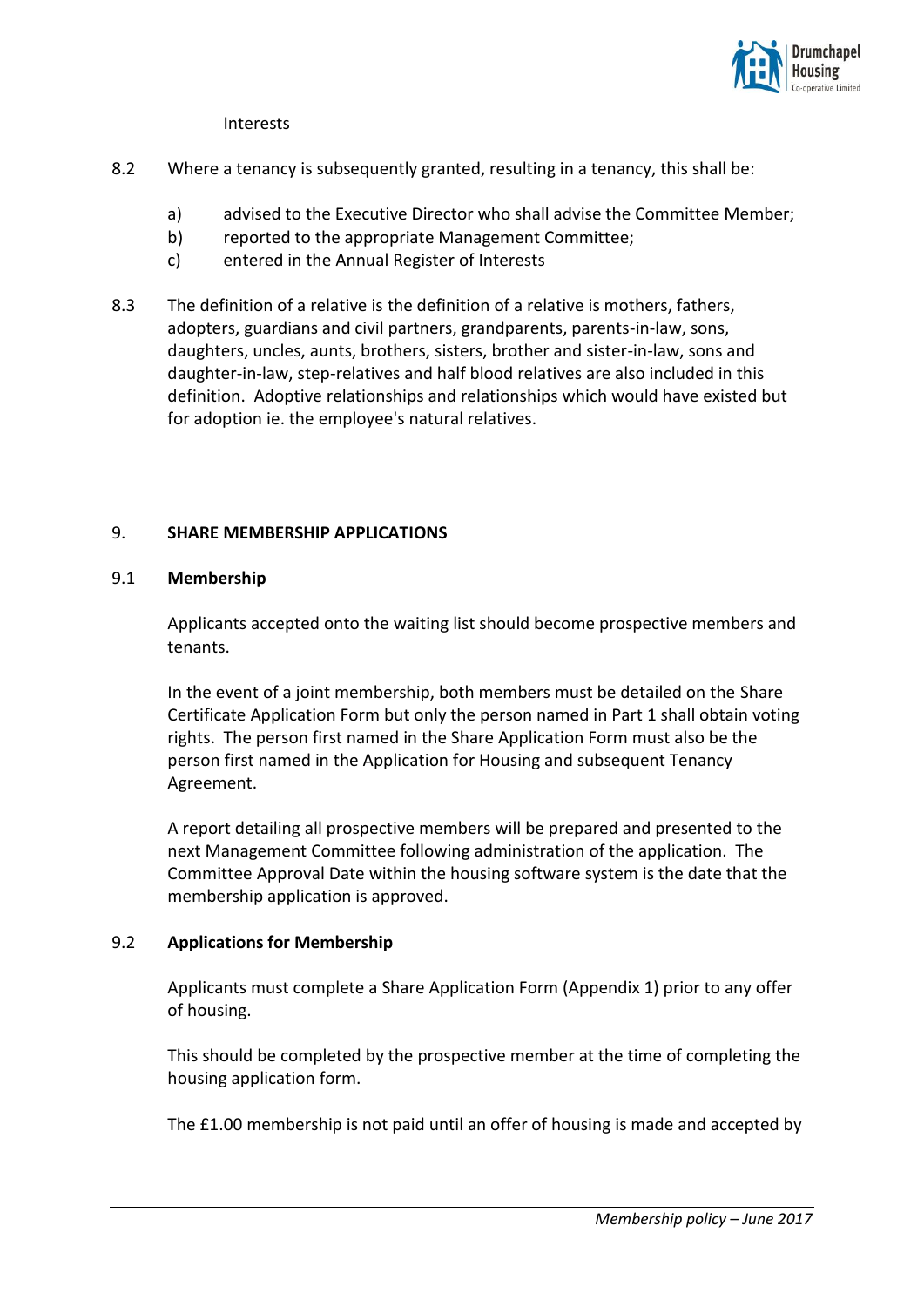

the prospective tenant, with the exception of exemptions as noted at Item 5.4.

### 9.3 **The Role of the Housing Officers**

Once the prospective member has signed the tenancy agreement and paid their £1.00 membership, the new share application details on the Share Register database held in the SDM Housing Management Software system. The application date is the effective date on the Housing Application Summary Sheet, not the date the prospective member signed this.

The Housing Officer should pass completed Share Applications of new tenants to the Corporate Service Officer as the new members are signed up, and will notify the Team Leader of exceptions to the application approval.

The Housing Officer should pass the £1.00 Share Capital to the Finance Section when received on a "Share Capital Form (Appendix 2).

#### 9.4 **Role of the Finance Section**

The Finance Section shall deposit the Share Capital into the Bank Account of Drumchapel Housing Co-operative Limited and record it as such.

#### 9.5 **Role of Management Committee**

Management Committee Members will approve the use of the office bearers' signature stamps at a Management Committee Meeting prior to share certificates being issued to new tenants.

#### 10. **CURRENT AND NEW MEMBERS SHARE REGISTER**

- 10.1 All current Share Members will be registered in SDM Housing file marked **"Share Register"**. Within the SDM database, each property owned by Drumchapel Housing Co-operative Limited has been given a Share Number. The Corporate Services Officer will enter the following information in the database:
	- 1. The Date of Membership Application
	- 2. The Date the Membership Fee is paid

Administration of the Share Register:

1. Share application forms of all current tenants with proof of Share Certificate attached will be held on file.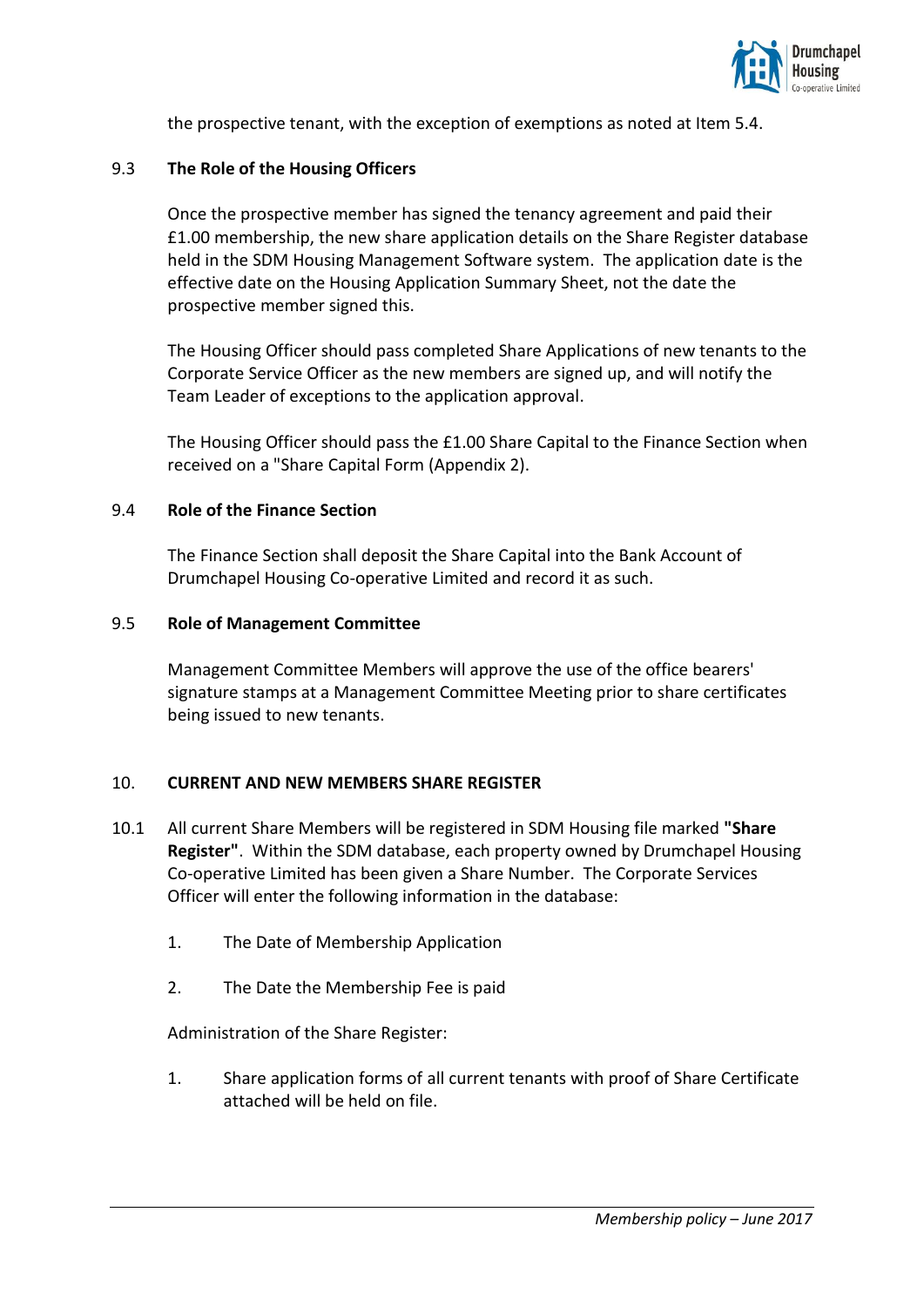

- 2. Any new member's application form shall be inserted into the appropriate position in the file which will be kept in share number order.
- 3. For auditing purposes, monthly reports will be run at the start of each new monthly period which will detail the number of new shares, the forfeited shares, and any share transfers which have occurred.
- 4. An annual report will be run which details all current members registered, and will also detail all the forfeited shares in the financial year.
- 5. The reports will be held within the current share register for validation.
- 6. The Co-operative's Auditor will have access to all such records.

## 11. **FORFEITED SHARES**

- 11.1 Any members who end a tenancy in the following ways shall forfeit their one pound share capital:
	- end of tenancy
	- expiry of an abandoned house notice and tenancy ended
	- succession to tenancy
- 11.2 In the event of a person succeeding a tenancy, he or she must apply to become a member of Drumchapel Housing Co-operative Limited by applying for membership and a new share certificate issued but is not required to pay £1 which is transferred from former tenant.
- 11.3 In the event of a non voting joint member surviving the tenancy, he or she will be required to become a voting member of Drumchapel Housing Co-operative by purchasing a one pound share and applying for membership and a new share certificate issued.
- 11.4 A monthly report of the forfeited shares will be produced and a copy of which will be held by the Corporate Service Officer.
- 11.5 Once the member forfeits their share, their share application form is removed from the current register and placed in a register for forfeited shares, which will be held in date order and split between Share Transfers and Forfeitures for ease of retrieving information.
- 11.6 The monthly forfeited shares report will be held with the forfeited shares to validate the register of forfeited shares.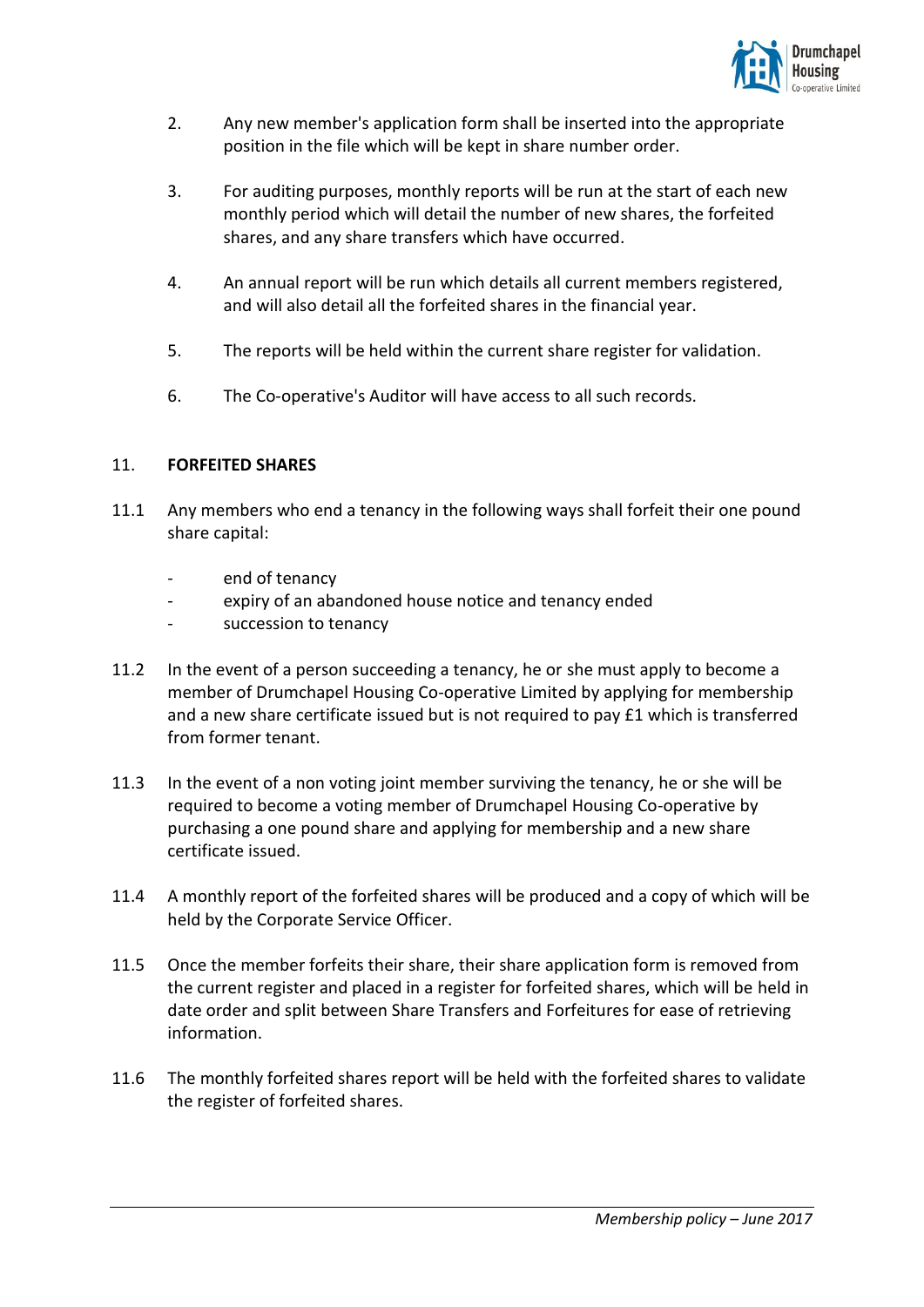

#### 12. **ENDING YOUR MEMBERSHIP**

12.1 If a member of the Co-operative is ended in accordance with Rule 10.1, Items 10.1.1. to 10.1.6 of Drumchapel Housing Co-operative Limited's Rules, that person shall cease to be a member at the expiration of 28 days from the date which the resolution to expel him or her was carried.

#### 13. **MUTUAL EXCHANGES**

- 13.1 When a mutual exchange takes place between existing Co-operative members, neither member will be able to buy another one-pound sterling share. The share register database should be amended in line with the procedure for Start and End of Tenancies and Maintenance of the Share Register (see Appendix 3).
- 13.2 Where a mutual exchange is approved which involves a tenant outwith the Cooperative area, the Co-operative member, at the end of tenancy, foregoes the share capital which becomes the property of Drumchapel Housing Co-operative. The incoming tenant must apply as a new prospective member of Drumchapel Housing Co-operative.

#### 14. **INTERNAL TRANSFERS**

14.1 Where an existing Co-operative member transfers to another property within the Co-operative, he or she will not be required to purchase another one pound share. The Housing Officer should amend the share register database as detailed in the Start and End of Tenancies and Maintenance of the Share Register.

## 15. **THE ROLE, DUTY AND AUTHORITY OF THE SECRETARY**

#### 15.1 **The Role and Duties**

The Role, Duty and Authority of the Secretary are as indicated in Appendix 4.

15.2 The Administration of the Shares and Share Register are as defined in the Cooperative Rules at Appendix 5.